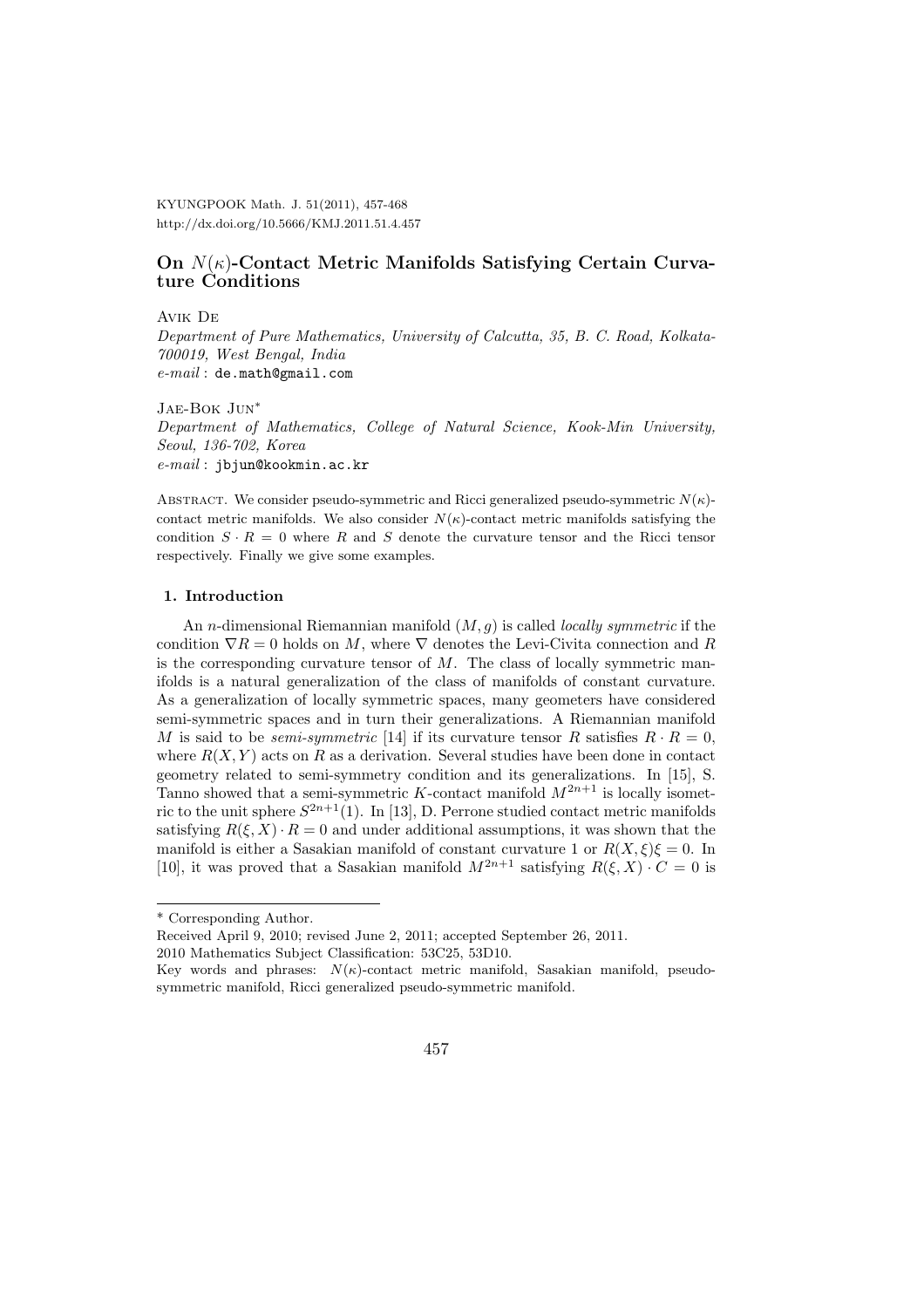locally isometric to  $S^{2n+1}(1)$ , where *C* is the Weyl conformal curvature tensor. As a generalization of this result, in [4], it was proved that if *ξ* belongs to the *κ*-nullity distribution and if  $R(\xi, X) \cdot C = 0$ , then the contact metric manifold  $M^{2n+1}$  is locally isometric to  $S^{2n+1}(1)$  or to  $E^{n+1} \times S^n(4)$ . In [7], the concircular curvature tensor of  $N(\kappa)$ -contact metric manifold have been studied. These circumstances motivate us to study some pseudo-symmetry type conditions for a contact metric manifold, which are another generalizations of semi-symmetry type conditions. The paper is organized as follows: In section 2, we give a brief introduction for  $N(\kappa)$ -contact metric manifolds. In section 3, pseudo-symmetry type manifolds are introduced. In section 4, pseudo-symmetric and Ricci generalized pseudo-symmetric  $N(\kappa)$ -contact metric manifolds are studied. In section 5, we consider a  $N(\kappa)$ -contact metric manifold satisfying the condition  $S \cdot R = 0$ . Finally we give some examples.

## **2.** *N*(*κ*)**-contact metric manifolds**

A (2*n*+ 1)-dimensional manifold *M* is said to admit an *almost contact structure* if it admits a tensor field  $\varphi$  of type (1,1), a vector field  $\xi$  and a 1-form  $\eta$  satisfying

$$
\varphi^2 = -I + \eta \otimes \xi, \quad \eta(\xi) = 1, \quad \varphi \xi = 0, \quad \eta \circ \varphi = 0.
$$

An almost contact structure is said to be *normal* if the induced almost complex structure *J* on the product manifold  $M \times \mathbb{R}$  defined by

$$
J(X, f\frac{d}{dt}) = \left(\varphi X - f\xi, \eta(X)\frac{d}{dt}\right)
$$

is integrable, where *X* is tangent to  $M$ ,  $t$  is the coordinate of  $\mathbb{R}$  and  $f$  is a smooth function on  $M \times \mathbb{R}$ . Let g be a compatible Riemannian metric with almost contact structure, that is,

(2.1) 
$$
g(\varphi X, \varphi Y) = g(X, Y) - \eta(X)\eta(Y),
$$

then *M* becomes an almost contact metric manifold equipped with an almost contact metric structure  $(\varphi, \xi, \eta, g)$ . From (2.1), it can be easily seen that

$$
g(X, \varphi Y) = -g(\varphi X, Y)
$$

and

$$
g(X,\xi) = \eta(X)
$$

for all vector fields *X* and *Y* . An almost contact metric structure becomes a contact metric structure if

$$
g(X, \varphi Y) = d\eta(X, Y),
$$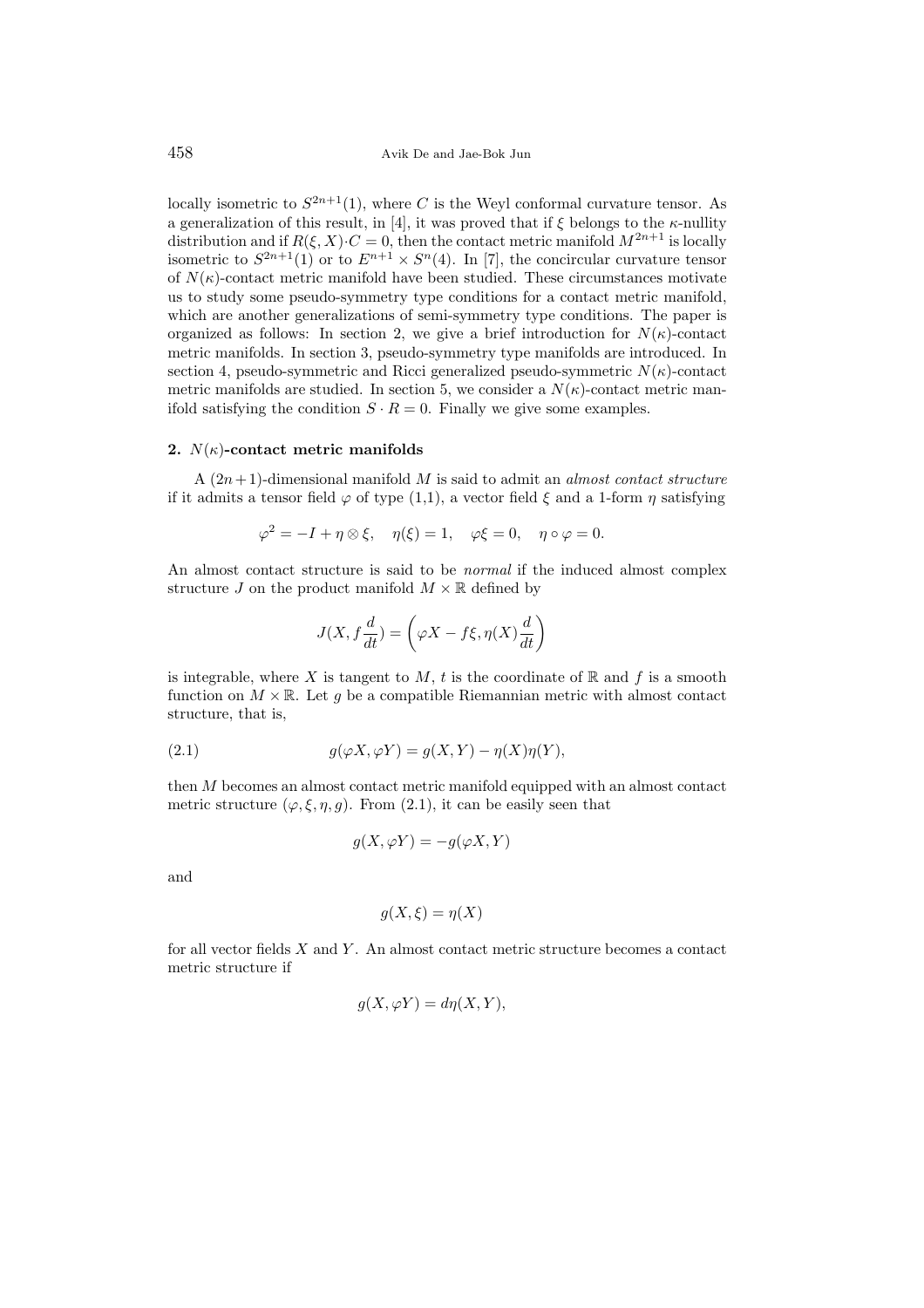for vector fields *X* and *Y*. The 1-form *η* is then a contact form and  $\xi$  is its characteristic vector field. We call the normal contact metric manifold as a *Sasakian manifold*. A contact metric manifold is Sasakian if and only if

$$
(\nabla_X \varphi) Y = g(X, Y)\xi - \eta(Y)X, \quad X, Y \in TM,
$$

where *∇* is Levi-Civita connection of the Riemannian metric *g*.

The *κ*-nullity distribution  $N(\kappa)$  of a Riemannian manifold M is defined by

$$
N(\kappa): p \to N_p(\kappa) = \{ Z \in T_p M : R(X, Y)Z = \kappa(g(Y, Z)X - g(X, Z)Y) \},
$$

*κ* being a constant. If the characteristic vector field  $\xi \in N(\kappa)$ , then we call a contact metric manifold an  $N(\kappa)$ -contact metric manifold. If  $\kappa = 1$ , then an  $N(\kappa)$ -contact metric manifold is Sasakian and if  $\kappa = 0$ , then  $N(\kappa)$ -contact metric manifold is locally isometric to the product  $E^{n+1} \times S^n(4)$  for  $n > 1$  and flat for  $n = 1$ . If  $\kappa < 1$ , the scalar curvature is  $r = 2n(2n - 2 + \kappa)$  [8].

In a  $N(\kappa)$ -contact metric manifold,

(2.2) 
$$
R(X,Y)\xi = \kappa(\eta(Y)X - \eta(X)Y),
$$

(2.3) 
$$
R(\xi, X)Y = \kappa(g(X, Y)\xi - \eta(Y)X)
$$

and

(2.4) 
$$
S(X,\xi) = 2n\kappa\eta(X), \quad Q\xi = 2n\kappa\xi
$$

hold [8], where *Q* is the Ricci operator defined by  $S(X, Y) = g(QX, Y)$ .

We also recall the notion of a D-homothetic deformation. For a given contact metric structure  $(\phi, \xi, \eta, q)$ , this is, the structure defined by

$$
\eta = a\eta, \quad \bar{\xi} = \frac{1}{a}\xi, \quad \bar{\phi} = \phi, \quad \bar{g} = ag + a(a-1)\eta \oplus \eta,
$$

where *a* is a positive constant. While such a change preserves the state of being contact metric *K*-contact, Sasakian or strongly pseudo-convex *CR*-manifold, it destroys a condition like  $R(X, Y)\xi = 0$  or  $R(X, Y)\xi = k(\eta(Y)X - \eta(X)Y)$ . However the form of the  $(k, \mu)$ −nullity condition is preserved under a D-homothetic deformation with

$$
\bar{k} = \frac{k + a^2 - 1}{a^2}, \quad \bar{\mu} = \frac{\mu + 2a - 2}{a}.
$$

Given a non-Sasakian (*k, µ*)*−*manifold *M*, E.Boeckx [9] introduced an invariant

$$
I_M = \frac{1-\frac{\mu}{2}}{\sqrt{1-k}}
$$

and showed that for two non-Sasakian  $(k, \mu)$ <sup>*-*</sup>manifolds  $M_i(\phi_i, \xi_i, \eta_i, g_i), i = 1, 2$ , we have  $IM_1 = IM_2$  if and only if up to a D−homothetic deformation, the two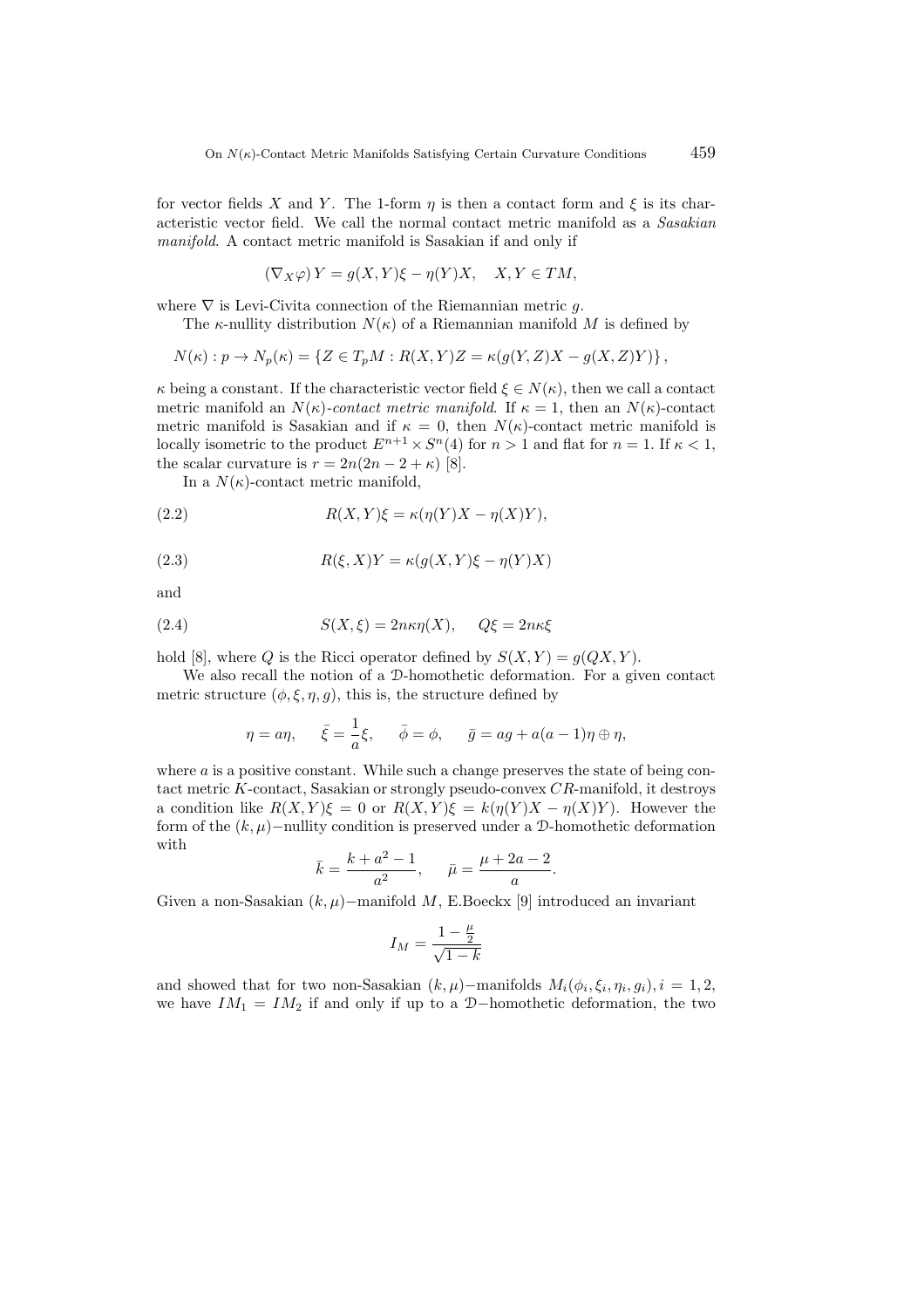manifolds are locally isometric as contact metric manifolds. Thus we know all non-Sasakian  $(k, \mu)$ − manifolds locally as soon as we have for every odd dimension  $2n+1$ and for every possible value of the invariant *I*, one  $(k, \mu)$ *−*manifold  $M(\phi, \xi, \eta, g)$ with  $I_M = I$ . For  $I > 1$  such examples may be found from the standard contact matric structure on the tangent sphere bundle of a manifold of contact curvature *c* where we have  $I = \frac{1+c}{|1-c|}$ . Boeckx also gives a Lie algebra construction for any odd dimension and value of  $I \leq -1$ .

Using this invariant, we now construct an example of a  $(2n + 1)$ -dimension  $N(1 - \frac{1}{n})$ −contact metric manifold, *n* > 1.

**Example 2.1.** Since the Boeckx invariant for a  $(1 - \frac{1}{n}, 0)$ *−*manifold is  $\sqrt{n}$  > *−*1, we consider the tangent sphere bundle of an (*n* + 1)*−*dimensional manifold of constant curvature *c* so chosen that the resulting D*−*homothetic deformation will be a  $(1 - \frac{1}{n}, 0)$ −manifold. That is, for  $k = c(2 - c)$  and  $\mu = -2c$  we solve

$$
1 - \frac{1}{n} = \frac{k + a^2 - 1}{a^2} \qquad 0 = \frac{\mu + 2a - 2}{a}
$$

for *a* and *c*. The result is

$$
c = \frac{(\sqrt{n} \pm 1)^2}{n - 1}, \quad a = 1 + c
$$

and taking *c* and *a* to be these values we obtain an  $N(1 - \frac{1}{n})$ –contact metric manifold.

The above example will be used in Theorem 5.1.

### **3. Pseudo-symmetry type manifolds**

Let  $(M, g)$  be an  $n \geq 3$ -dimensional differentiable manifold of class  $C^{\infty}$ . We define tensors  $R \cdot R$  and  $\overline{Q}(g, R)$  by

$$
(R(X, Y) \cdot R)(X_1, X_2, X_3) = R(X, Y)R(X_1, X_2)X_3
$$
  
(3.1) 
$$
-R(R(X, Y)X_1, X_2)X_3 - R(X_1, R(X, Y)X_2)X_3 - R(X_1, X_2)R(X, Y)X_3
$$

and

$$
\overline{Q}(g, R)(X_1, X_2, X_3; X, Y) = (X \wedge Y)R(X_1, X_2)X_3
$$
  
-R((X \wedge Y)X\_1, X\_2)X\_3 - R(X\_1, (X \wedge Y)X\_2)X\_3 - R(X\_1, X\_2)(X \wedge Y)X\_3,

respectively, where  $X_1, X_2, X_3, X, Y \in TM$  and  $X \wedge Y$  is an endomorphism [11] defined by

(3.2) 
$$
(X \wedge Y)Z = g(Y, Z)X - g(X, Z)Y.
$$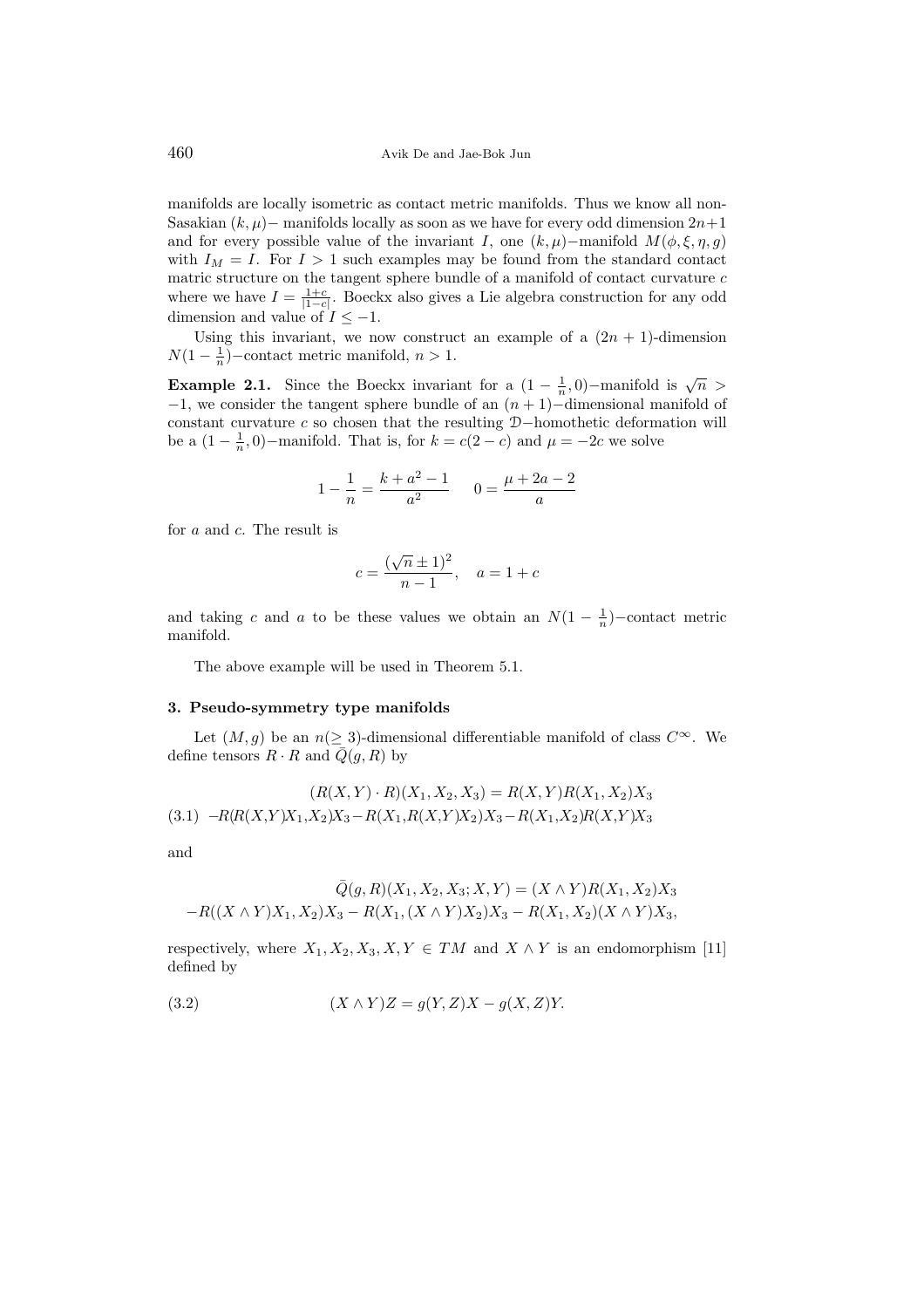If the tensors  $R \cdot R$  and  $\overline{Q}(g, R)$  are linearly dependent, then *M* is called *pseudosymmetric* which is introduced by R. Deszcz [11] as a generalization of the semisymmetry. This is equivalent to

$$
R \cdot R = L_R \bar{Q}(g, R)
$$

holding on the set  $U_R = \{x \in M : \overline{Q}(g, R) \neq 0 \text{ at } x\}$ , where  $L_R$  is some function on  $U_R$  [11]. In particular, if  $L_R$  is constant, *M* is called a *pseudo-symmetric manifold of constant type* [3]. A pseudo-symmetric manifold is said to be *proper* if it is not semi-symmetric. Every semi-symmetric manifold is pseudo-symmetric, but the converse statement is not true. It is trivial that if *M* is locally symmetric, then it is semi-symmetric.

If the tensors  $R \cdot R$  and  $\overline{Q}(S, R)$  are linearly dependent, then *M* is called *Ricci generalized pseudo-symmetric* [11]. This is equivalent to

$$
R \cdot R = LQ(S, R)
$$

holding on the set  $U = \{x \in M : Q(S, R) \neq 0 \text{ at } x\}$ , where *L* is some function on *U*. The tensors  $Q(S, R)$  and  $X \wedge_S Y$  are defined [11] by

$$
(3.3) \tQ(S,R)(X_1, X_2, X_3; X, Y) = (X \wedge_S Y)R(X_1, X_2)X_3
$$

$$
-R((X \wedge_S Y)X_1, X_2)X_3 - R(X_1, (X \wedge_S Y)X_2)X_3 - R(X_1, X_2)(X \wedge_S Y)X_3
$$

and

$$
(3.4) \qquad (X \wedge_S Y)Z = S(Y,Z)X - S(X,Z)Y,
$$

respectively. Moreover for a non-flat Riemannian manifold  $(M, q)$ , the tensor  $S \cdot R$ is defined by

$$
(3.5) (S \cdot R)(X_1, X_2, X_3, X_4) = -R(QX_1, X_2, X_3, X_4) - R(X_1, QX_2, X_3, X_4)
$$

$$
- R(X_1, X_2, QX_3, X_4) - R(X_1, X_2, X_3, QX_4),
$$

where  $X_1, X_2, X_3, X_4, X, Y, Z \in TM$ . Semi-Riemannian manifolds satisfying the condition  $S \cdot R = 0$  were investigated in [1] and [2].

## **4. Pseudo-symmertic and Ricci generalized pseudo-symmetric** *N*(*κ*) **contact metric manifolds**

We know from [6] that a contact metric manifold of constant curvature is necessarily a Sasakian manifold of constant curvature  $+1$  or is 3-dimensional and flat, and a contact metric manifold  $M^{2n+1}$  satisfying  $R(X, Y)\xi = 0$  is locally isometric to  $E^{n+1} \times S^n(4)$  for  $n > 1$  and flat in dimension 3.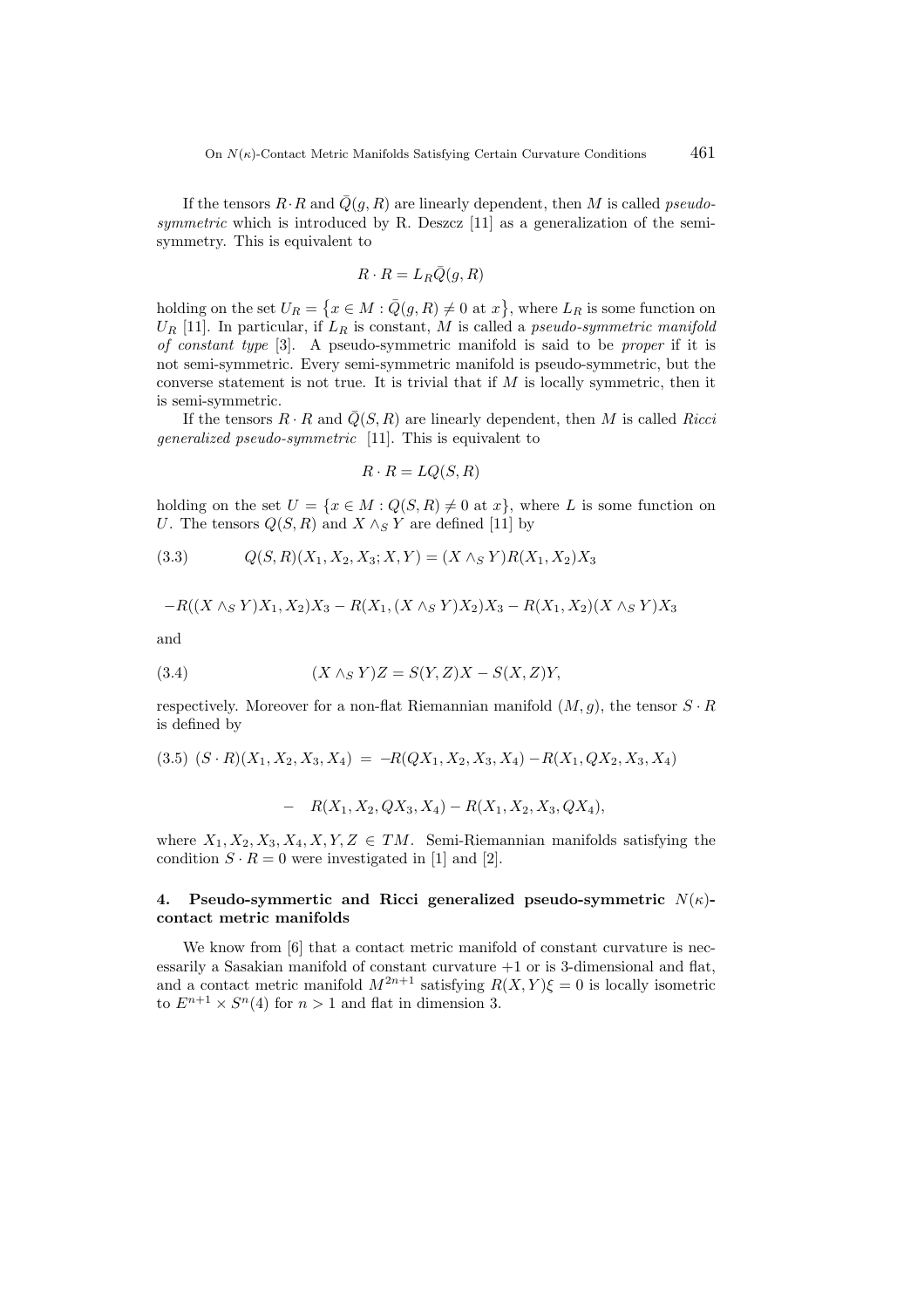462 Avik De and Jae-Bok Jun

Now, we begin with the following:

**Theorem 4.1.** Let *M* be a non-flat  $(2n + 1)$ -dimensional  $N(\kappa)$ -contact metric *manifold. If M is a proper pseudo-symmetric manifold, then the manifold is a pseudosymmetric manifold of constant type.*

*Proof.* We assume that *M* is a proper pseudo-symmetric  $N(\kappa)$ −contact metric manifold. From  $(2.3)$  and  $(3.2)$ , since

$$
R(\xi, X)Y = \kappa(\xi \wedge X)Y,
$$

it is easy to see that

$$
R(\xi, X) \cdot R = \kappa(\xi \wedge X) \cdot R,
$$

which implies that the pseudo-symmetry function  $L_R = \kappa$ . Hence the manifold is a pseudo-symmetric manifold of constant type. This completes the proof.  $\Box$ 

Let us suppose that the  $N(\kappa)$ −contact metric manifold is semi-symmetric, that is,

$$
(R(U, X) \cdot R)(Y, Z)W = 0,
$$

which implies

(4.1) 
$$
(R(\xi, X) \cdot R)(Y, Z)W = 0.
$$

From (4.1) we can write

(4.2) 
$$
R(\xi, X)R(Y, Z)W = R(R(\xi, X)Y, Z)W - R(Y, R(\xi, X)Z)W - R(Y, Z)R(\xi, X)W = 0.
$$

Then using  $(2.3)$ , the equation  $(4.2)$  can be written as

$$
\kappa[R(Y, Z, W, X)\xi - \eta(R(Y, Z)W)X - g(X, Y)R(\xi, Z)W + \eta(Y)R(X, Z)W \n- g(X, Z)R(Y, \xi)W + \eta(Z)R(Y, X)W - g(X, W)R(Y, Z)\xi \n+ \eta(W)R(Y, Z)X] = 0.
$$

Hence taking the inner product of  $(4.3)$  with  $\xi$  we get

$$
\kappa[R(Y, Z, W, X)] - \eta(R(Y, Z)W)\eta(X) - g(X, Y)\eta(R(\xi, Z)W) + \eta(Y)\eta(R(X, Z)W)
$$
  
- 
$$
g(X, Z)\eta(R(Y, \xi)W) + \eta(Z)\eta(R(Y, X)W) + \eta(W)\eta(R(Y, Z)X)
$$
  
(4.4) = 0.

So in view of  $(2.2)$  and  $(2.3)$ , the equation  $(4.4)$  turns into the form

$$
\kappa[R(Y,Z,W,X)+\kappa(g(X,Z)g(Y,W)-g(X,Y)g(Z,W))]=0,
$$

which gives either  $\kappa = 0$ , or  $R(Y, Z, W, X) = \kappa(g(X, Y)g(Z, W) - g(X, Z)g(Y, W))$ .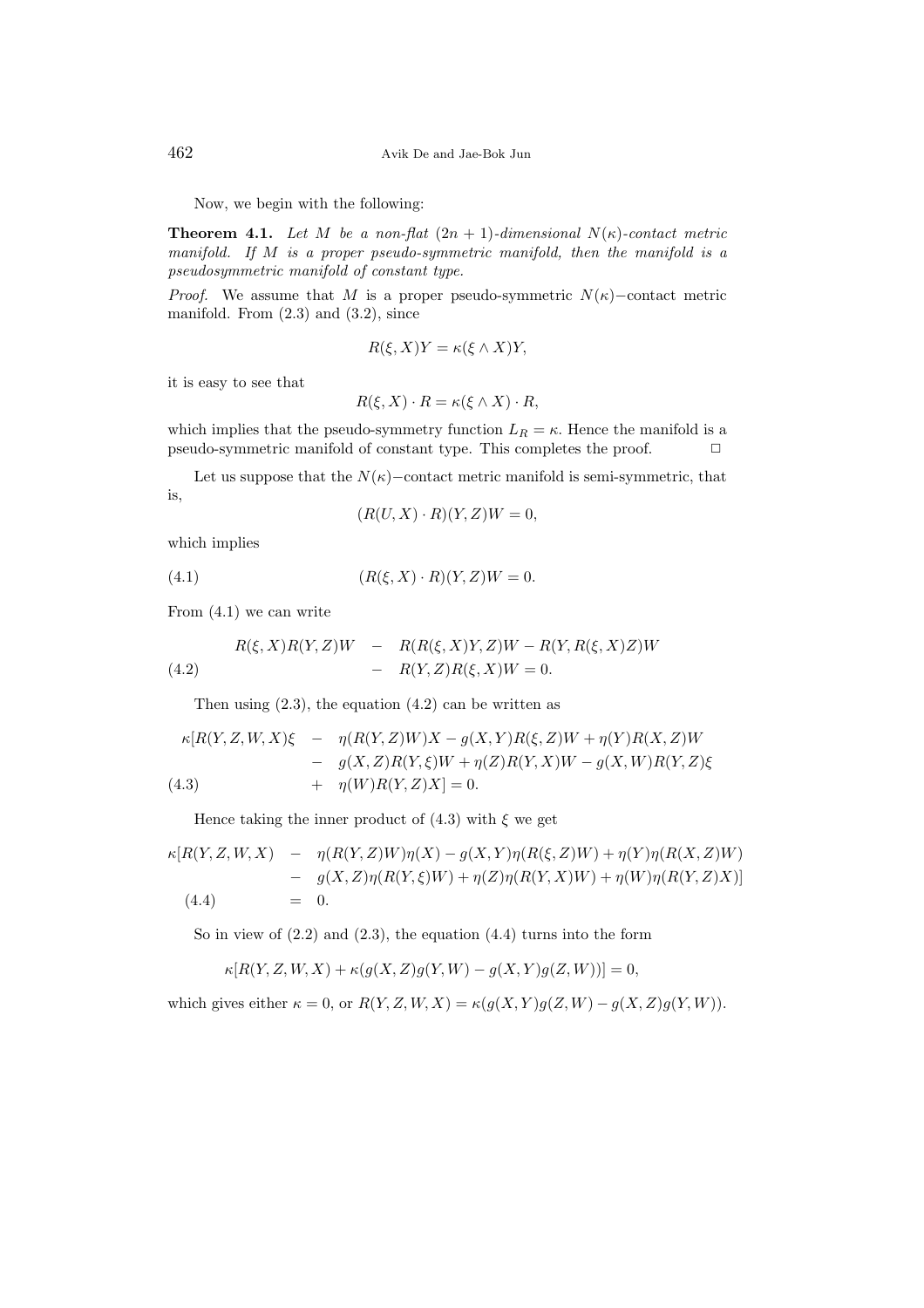For  $\kappa = 0$ , we get the manifold is locally isometric to  $E^{n+1} \times S^n(4)$  for  $n > 1$ [6]. On the other hand, if  $R(Y, Z, W, X) = \kappa(g(X, Y)g(Z, W) - g(X, Z)g(Y, W)),$ then *M* is a space of constant curvature  $\kappa$ . So from [6], it is necessarily a Sasakian manifold of constant curvature  $+1$  for  $n > 1$ .

Thus we have the following:

**Corollary 4.1.** *Let*  $M$  *be a semisymmetric*  $N(\kappa)$ *−contact metric manifold, then the manifold is either locally isometric to*  $E^{n+1} \times S^n(4)$  *for*  $n > 1$ *, or a Sasakian manifold of constant curvature* +1*.*

**Theorem 4.2.** Let M be a non-flat  $(2n + 1)$ -dimensional  $N(\kappa)$ -contact metric *manifold.* Then *M* satisfies the condition  $R(\xi, X) \cdot R = L(\xi \wedge_S X) \cdot R$  *if and only if it is a Sasakian manifold of constant curvature* +1 *or locally isometric to*  $E^{n+1} \times S^n(4)$  *for*  $n > 1$ *.* 

*Proof.* By the use of (3.3), we can write

$$
(4.5) \begin{array}{rcl} ((\xi \wedge_S X) \cdot R)(Y, Z, W) & = & \bar{Q}(S, R)(Y, Z, W; \xi, X) \\ & = & (\xi \wedge_S X)R(Y, Z)W \\ & - & R((\xi \wedge_S X)Y, Z)W - R(Y, (\xi \wedge_S X)Z)W \\ & - & R(Y, Z)(\xi \wedge_S X)W. \end{array}
$$

So we get by using (3.4) from the above that

(4.6) 
$$
\begin{array}{rcl}\n\bar{Q}(S,R)(Y,Z,W;\xi,X) & = & S(R(Y,Z)W,X)\xi - S(\xi,R(Y,Z)W)X \\
& = & S(X,Y)R(\xi,Z)W + S(\xi,Y)R(X,Z)W \\
& = & S(X,Z)R(Y,\xi)W + S(\xi,Z)R(Y,X)W \\
& = & S(X,W)R(Y,Z)\xi + S(\xi,W)R(Y,Z)X.\n\end{array}
$$

Taking the inner product of  $(4.6)$  with  $\xi$ , we have

$$
(4.7) g(\bar{Q}(S, R)(Y, Z, W; \xi, X), \xi) = S(R(Y, Z)W, X) - S(\xi, R(Y, Z)W)\eta(X)
$$
  
- S(X, Y)\eta(R(\xi, Z)W) + S(\xi, Y)\eta(R(X, Z)W)  
- S(X, Z)\eta(R(Y, \xi)W) + S(\xi, Z)\eta(R(Y, X)W)  
+ S(\xi, W)\eta(R(Y, Z)X).

Hence making use of  $(2.2)$ ,  $(2.3)$  and  $(2.4)$  in the last equation  $(4.7)$ , we obtain

$$
g(((\xi \wedge_S X) \cdot R)(Y, Z, W), \xi) = g(\bar{Q}(S, R)(Y, Z, W; \xi, X), \xi)
$$

- $= S(R(Y, Z)W, X) + 2n\kappa^2[g(X, Z)\eta(Y)\eta(W) g(X, Y)\eta(Z)\eta(W)]$
- *− κ{g*(*Z, W*)*S*(*X, Y* ) *− S*(*X, Y* )*η*(*Z*)*η*(*W*)
- *− g*(*Y, W*)*S*(*X, Z*) + *S*(*X, Z*)*η*(*Y* )*η*(*W*)*}.*

Also we can deduce

(4.8) 
$$
g(R(\xi, X).R)(Y, Z, W), \xi)
$$

$$
= k[R(Y, Z, W, X) + k(g(X, Z)g(Y, W) - g(X, Y)g(Z, W))].
$$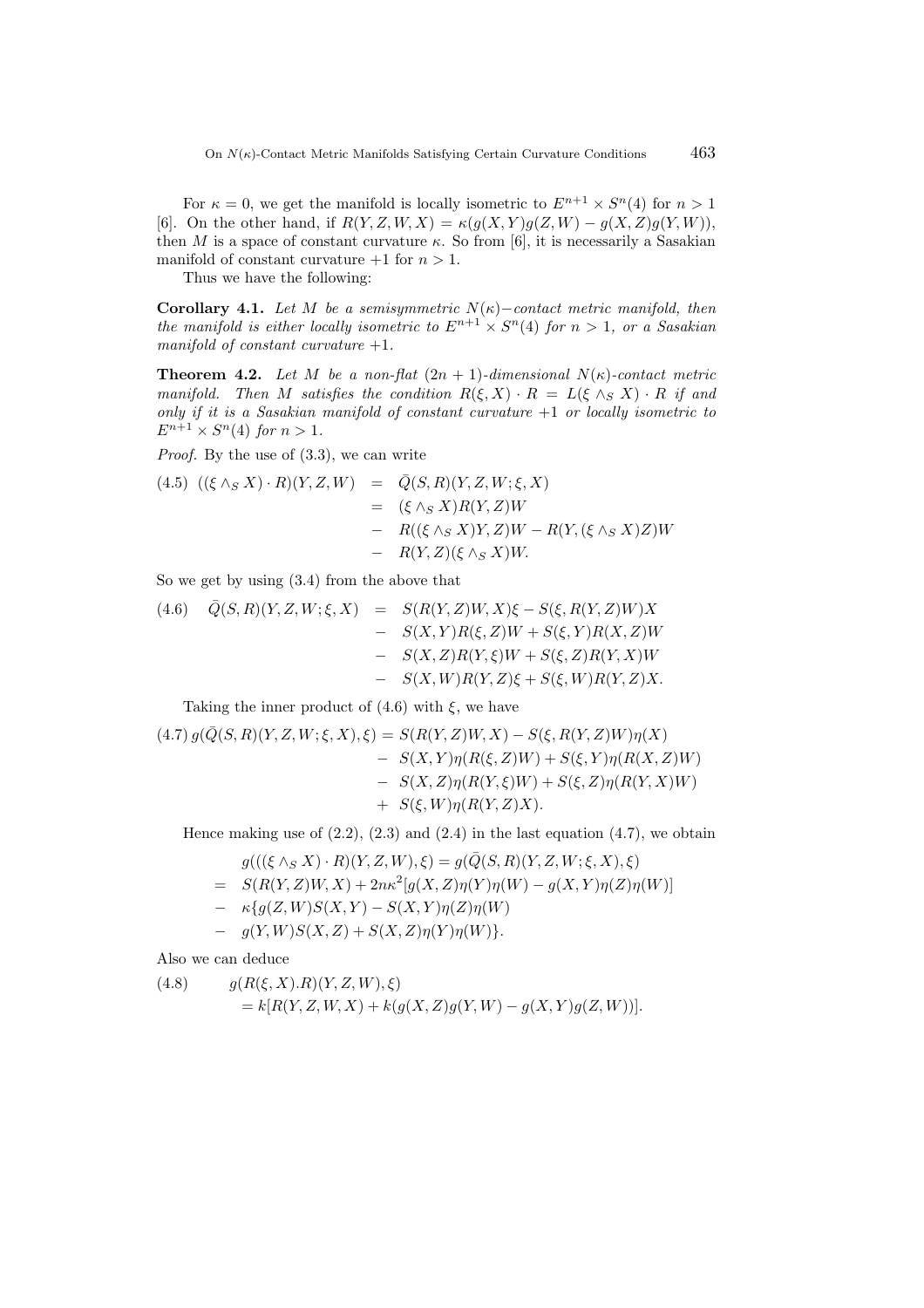Since the condition  $R(\xi, X) \cdot R = L(\xi \wedge_S X) \cdot R$  holds on *M*, by (4.5) and (4.8), we can write as

(4.9) 
$$
\kappa[R(Y, Z, W, X) + \kappa(g(X, Z)g(Y, W) - g(X, Y)g(Z, W))] \n= L\{2n\kappa^{2}[g(X, Z)\eta(Y)\eta(W) - g(X, Y)\eta(Z)\eta(W)] \n+ S(R(Y, Z)W, X) - \kappa[g(Z, W)S(X, Y) - S(X, Y)\eta(Z)\eta(W) \n- g(Y, W)S(X, Z) + S(X, Z)\eta(Y)\eta(W)]\}.
$$

Taking  $Y = \xi$  in (4.9) and using (2.3) and (2.4), we have

$$
L\{2n\kappa(1-\kappa)g(Z,W)\eta(X)-S(X,Z)\eta(W)+2n\kappa^2g(X,Z)\eta(W)\}=0.
$$

Hence either  $L = 0$  or

(4.10) 
$$
2n\kappa(1-\kappa)g(Z,W)\eta(X) - S(X,Z)\eta(W) + 2n\kappa^2g(X,Z)\eta(W) = 0.
$$

If  $L = 0$ , then  $R(\xi, X) \cdot R = 0$  holds on M. Then by the proof of Corollary 4.1, it is a Sasakian manifold of constant curvature  $+1$  or locally isometric to  $E^{n+1} \times S^n(4)$ for  $n > 1$ .

Next, if the condition (4.10) holds on *M*, then contracting (4.10) over *Z* and *W* we get

$$
4n^2\kappa(1-\kappa) = 0,
$$

which gives us either  $\kappa = 0$  or  $\kappa = 1$ . Hence in the case of  $\kappa = 0$ , M is locally isometric to the product  $E^{n+1} \times S^n(4)$  for  $n > 1$  and in the case of  $\kappa = 1, M$  is a Sasakian manifold of constant curvature 1.

The converse statement is trivial. This proves the theorem.

$$
\qquad \qquad \Box
$$

#### **5.**  $N(\kappa)$ -contact metric manifolds satisfying the condition  $S \cdot R = 0$

In this section we prove the following:

**Theorem 5.1.** *Let*  $M$  *be a*  $(2n+1)$ *-dimensional non-flat and non-Sasakian*  $N(\kappa)$ *contact metric manifold. If M satisfies the condition*  $S \cdot R = 0$ *, then M is either locally isometric to*  $E^{n+1} \times S^n(4)$  *for*  $n > 1$  *or the manifold is locally isometric to the Example 2.1.*

*Proof.* From (3.5) we know

(5.1) 
$$
(S \cdot R)(X, Y, Z, W) = -R(QX, Y, Z, W) - R(X, QY, Z, W) - R(X, Y, Z, QW) - R(X, Y, Z, QW).
$$

Now assume that the condition  $S \cdot R = 0$  holds on *M*. Then taking  $X = \xi$  in  $(5.1)$ , we get

(5.2) 
$$
R(Q\xi, Y, Z, W) + R(\xi, QY, Z, W) + R(\xi, Y, QZ, W) + R(\xi, Y, Z, QW) = 0.
$$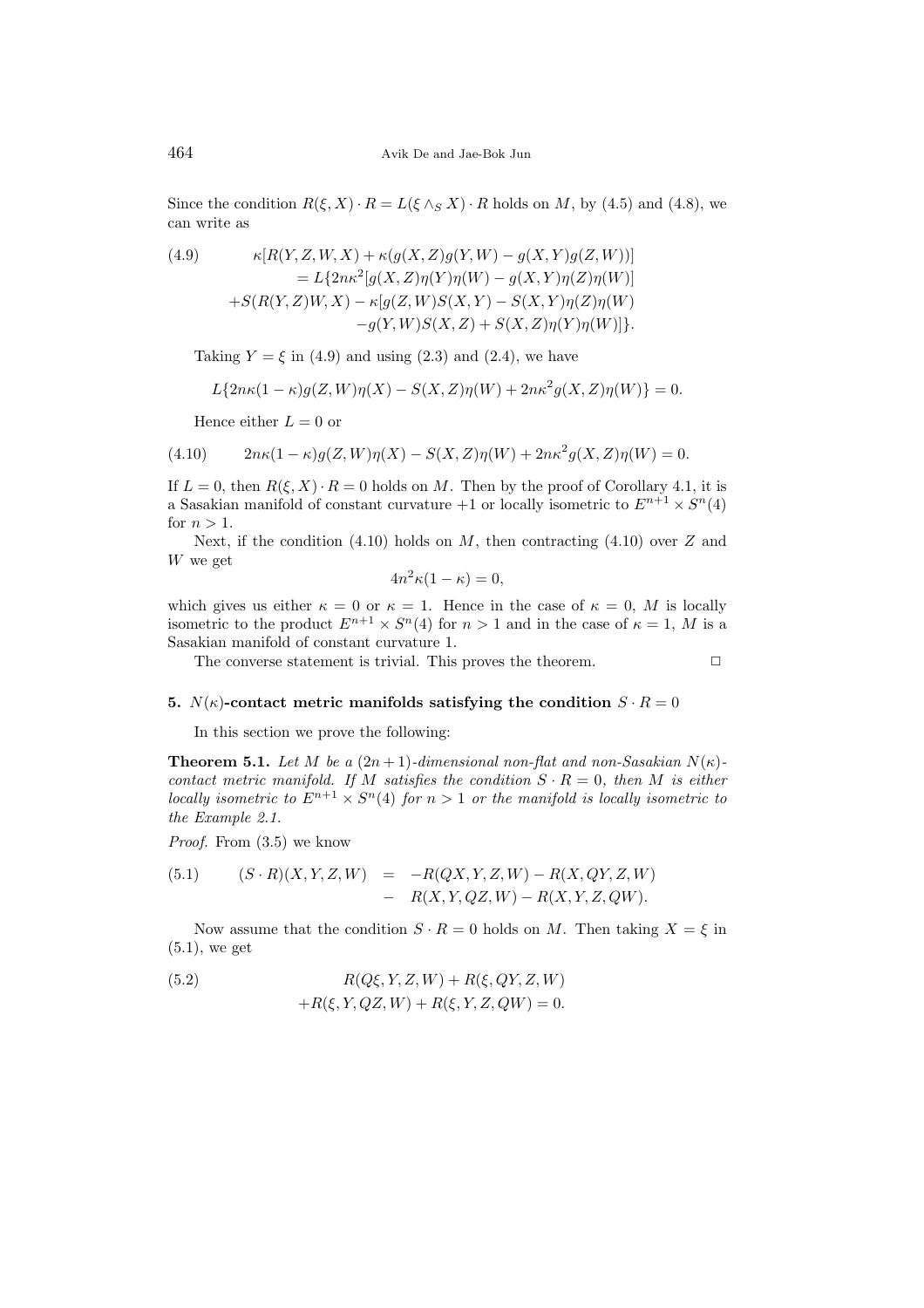So by the use of (2.4), the equation (5.2) turns into the form

(5.3) 
$$
2n\kappa R(\xi, Y, Z, W) + R(\xi, QY, Z, W) + R(\xi, Y, QZ, W) + R(\xi, Y, Z, QW) = 0.
$$

Moreover, by the use of  $(2.3)$  in  $(5.3)$ , we have

(5.4)  
\n
$$
2n\kappa^{2}[g(Y, Z)\eta(W) - g(Y, W)\eta(Z)]
$$
\n
$$
+ \kappa[S(Y, Z)\eta(W) - S(Y, W)\eta(Z)]
$$
\n
$$
+ \kappa[S(Y, Z)\eta(W) - 2n\kappa g(Y, W)\eta(Z)]
$$
\n
$$
+ \kappa[2n\kappa g(Y, Z)\eta(W) - S(Y, W)\eta(Z)] = 0.
$$

Then putting  $W = \xi$  in (5.4) we have

$$
2\kappa[-S(Y,Z) - 2n\kappa g(Y,Z) + 4n\kappa \eta(Y)\eta(Z)] = 0,
$$

which gives us either  $\kappa = 0$  or the condition

(5.5) 
$$
S(Y,Z) - 2n\kappa[-g(Y,Z) + 2\eta(Y)\eta(Z)] = 0
$$

holds on *M*. In the case of  $\kappa = 0$ , *M* is locally isometric to  $E^{n+1} \times S^n(4)$  for  $n > 1$ [6]. If the condition (5.5) holds on *M*, then contracting the equation (5.5) over *Y* and *Z*, we get  $r = 2n\kappa(1 - 2n)$ . For a non-Sasakian  $N(\kappa)$ -contact metric manifold, since  $r = 2n(2n - 2 + \kappa)$  [8], we obtain  $\kappa = \frac{1}{n} - 1$ . In this case, if  $n = 1$ , then  $\kappa = 0$ , hence *M* is flat [6]. But this case can not occur because of the non-flatness assumption. Thus the manifold is locally isometric to the Example 2.1.  $\Box$ 

#### **6. Examples**

**Example 6.1.** In [12] J. Milnor gave a complete classification of three dimensional manifolds admitting the Lie algebra structure

(6.1) 
$$
[e_2, e_3] = c_1 e_1, [e_3, e_1] = c_2 e_2, [e_1, e_2] = c_3 e_3.
$$

As in the case of the given example of [7], let us consider *η* be the dual 1-form to the vector field  $e_1$ . Using (6.1) we get

$$
d\eta(e_2, e_3) = -d\eta(e_3, e_2) = \frac{c_1}{2} \neq 0
$$

and  $d\eta(e_i, e_j) = 0$  for  $(i, j) \neq (2, 3), (3, 2)$ . It is easy to check that  $\eta$  is a contact form and  $e_1$  is the characteristic vector field. Defining a Riemannian metric  $g$  by  $g(e_i, e_j) = \delta_{ij}$ , then, because we must have  $d\eta(e_i, e_j) = g(e_i, \phi e_j)$ ,  $\phi$  has the same metric as  $d\eta$  with respect to the basis  $e_i$ . Moreover, for g to be an associated metric, we must have  $\phi^2 = -I + \eta \otimes e_1$ . So for  $(\phi, e_1, \eta, g)$  to be a contact metric structure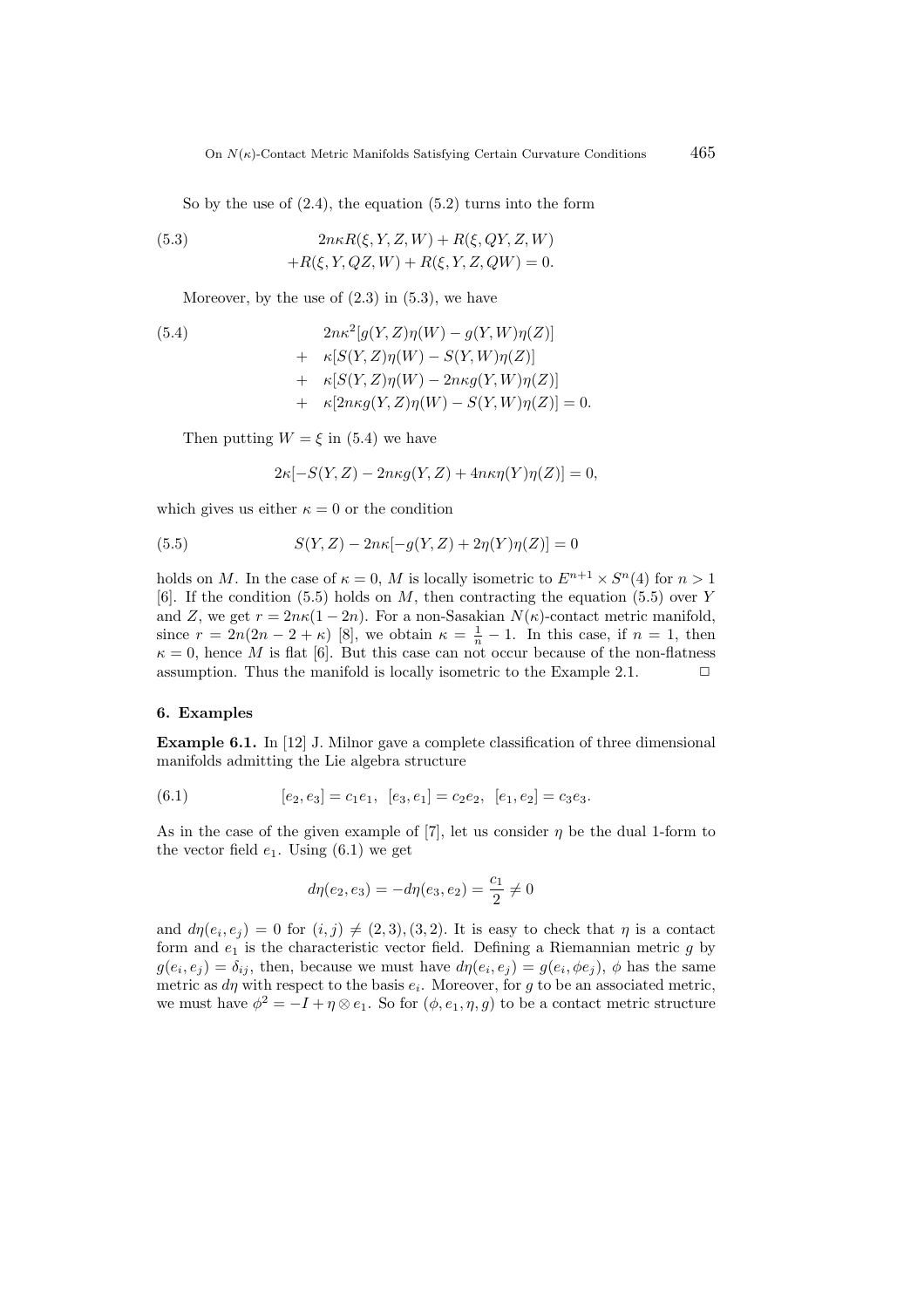we must have  $c_1 = 2$ . The unique Riemannian connection  $\nabla$  coresponding to *g* is given by

$$
2g(\nabla_X Y, Z) = Xg(Y, Z) + Yg(Z, X) - Zg(X, Y) - g(X, [Y, Z])
$$
  
- 
$$
g(Y, [X, Z]) + g(Z, [X, Y]).
$$

So using  $c_1 = 2$  we easily get

$$
\nabla_{e_1} e_1 = 0, \ \nabla_{e_2} e_2 = 0, \ \nabla_{e_3} e_3 = 0,
$$

$$
\nabla_{e_1}e_2 = \frac{1}{2}(c_2 + c_3 - 2)e_3, \ \nabla_{e_2}e_1 = \frac{1}{2}(c_2 - c_3 - 2)e_3,
$$

$$
\nabla_{e_1} e_3 = -\frac{1}{2}(c_2 + c_3 - 2)e_2, \ \nabla_{e_3} e_1 = \frac{1}{2}(2 + c_2 - c_3)e_2.
$$

But we also know that

$$
\nabla_{e_2} e_1 = -\phi e_2 - \phi h e_2.
$$

Comparing now those two relations of  $\nabla_{e_2}e_1$  and using  $\phi e_1 = 0$ ,  $\phi e_3 = -e_2$  we conclude that

$$
he_2 = \frac{c_3 - c_2}{2}e_2.
$$

And hence

$$
he_3 = -\frac{c_3 - c_2}{2}e_3.
$$

Thus  $e_i$  are eigenvectors of *h* with corresponding eigenvalues  $(0, \lambda, -\lambda)$  where  $\lambda =$  $\frac{c_3 - c_2}{2}e_2$ . Moreover by direct calculation we have

$$
R(e_2, e_1)e_1 = [1 - \frac{(c_3 - c_2)^2}{4}]e_2 + [2 - c_2 - c_3]he_2,
$$

$$
R(e_3, e_1)e_1 = [1 - \frac{(c_3 - c_2)^2}{4}]e_3 + [2 - c_2 - c_3]he_3.
$$

$$
R(e_2, e_3)e_1 = 0.
$$

Putting  $k = 1 - \frac{(c_3 - c_2)^2}{4}$  $\frac{c_{21}}{4}$  and  $\mu = 2 - c_2 - c_3$  we conclude, from these relations that  $e_1$  belongs to the  $(k, \mu)$ -nullity distribution, for any  $c_2, c_3$ .

Now putting  $c_2 = c_3 = 1$ , we get the manifold is a  $N(\kappa)$ −contact metric manifold with  $\kappa = 1$ . Thus the manifold is a Sasakian manifold. Also from the expressions of the curvature tensor, for  $c_2 = c_3 = 1$ , we get that the manifold is a manifold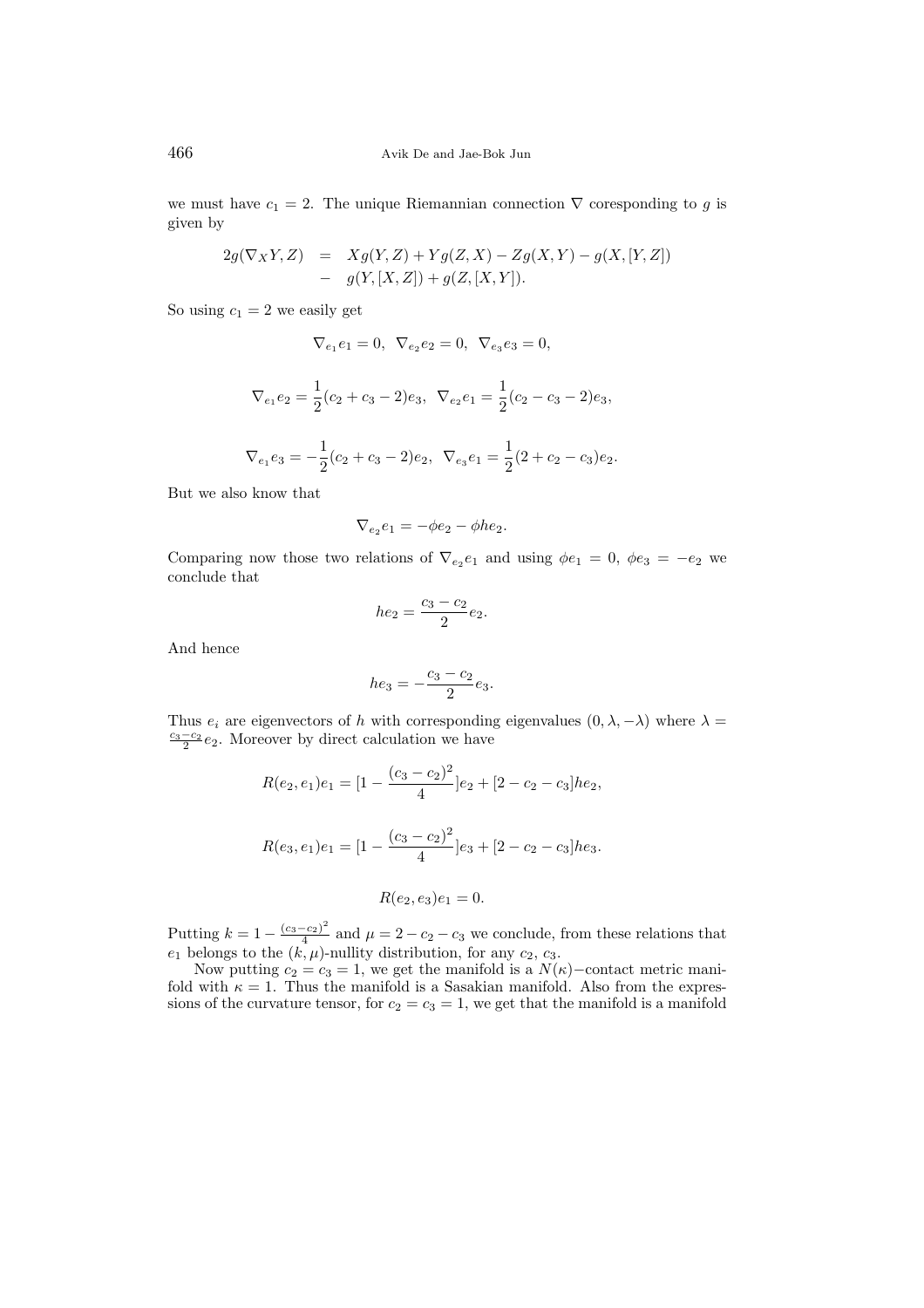of constant curvature. Thus the Theorem 4.2 is verified.

**Example 6.2([5]).** Every Sasakian space form  $M^{2n+1}(c)$  is pseudo-symmetric. Also the Sasakian space form  $M^{2n+1}(-3)$  is pseudo-symmetric but not semisymmetric.

**Acknowledgements** The authors are thankful to the referee for his valuable comments and suggestions towards the improvement of the paper.

# **References**

- [1] K. Arslan, R. Deszcz, R. Ezenta¸s and M. Hotlos, *On A certain class of conformally flat manifolds*, Bull. Inst. Math.Acad. Sinica, **26**(1998), 183-199.
- [2] K. Arslan, R. Deszcz and R. Ezentaş, On a certain class of hypersurfaces in semi-*Euclidean spaces*, Soochow J. Math., **25**(1999), 223-236.
- [3] N. Hashimoto and M. Sekizawa, *Three dimensional conformally flat pseudo-symmetric spaces of constant type*, Arch. Math.(Brno), **36**(2000), 279-286.
- [4] C. Baikoussis and T. Koufogiorgos, *On a type of contact manifolds*, J. Geom., **46(1- 2)**(1993), 1-9.
- [5] M. Belkhelfa, R. Deszcz and L. Verstraelen, *Symmetry Properties of Sasakian Space Forms*, Soochow J. of Math., **31(4)**(2005), 611-616.
- [6] D. E. Blair, Riemannian geometry of contact and symplectic manifolds, Progress in Mathematics, 203. Birkhauser Boston, Inc., Boston, MA, USA, 2002.
- [7] D. E. Blair, J. S. Kim and M. M. Tripathi, *On the concircular curvature tensor of a contact metric manifold*, J. Korean Math. Soc., **42(5)**(2005), 883-892.
- [8] D. E. Blair, T. Koufogiorgos and B. J. Papantoniou, *Contact metric manifolds satisfying a nullity condition*, Israel J. Math., **91(1-3)**(1995), 189-214.
- [9] E. Boeckx, *A full classification of contact metric* (*κ, µ*)*−spaces*, Illinois J. of Math., **44**(2000), 212-219.
- [10] M.C.Chaki and M. Tarafdar, *On a type of Sasakian manifold*, Soochow J. Math., **16(1)**(1990), 23-28.
- [11] R. Deszcz, *On pseudosymmetric spaces*, Bull. Belgian Math. Soc., Ser. A, **44**(1992), 1-34.
- [12] J. Milnor, *Curvature of left invariant metrics on Lie groups*, Advances in Mathematics, **21**(1976), 293-311.
- [13] D. Perrone, *Contact Riemannian manifolds satisfying*  $R(X,\xi) \cdot R = 0$ , Yokohama Math. J., **39(2)**(1992), 141-149.
- [14] Z. I. Szabo, *Structure theorems on Riemannian spaces satisfying*  $R(X, Y) \cdot R = 0$ , *The local version*, J. Diff. Geom., **17**(1982), 531-582.
- [15] S. Tanno, *Isometric immersions of Sasakian manifolds in spheres*, Kodai Math. J., **21**(1969), 448-458.